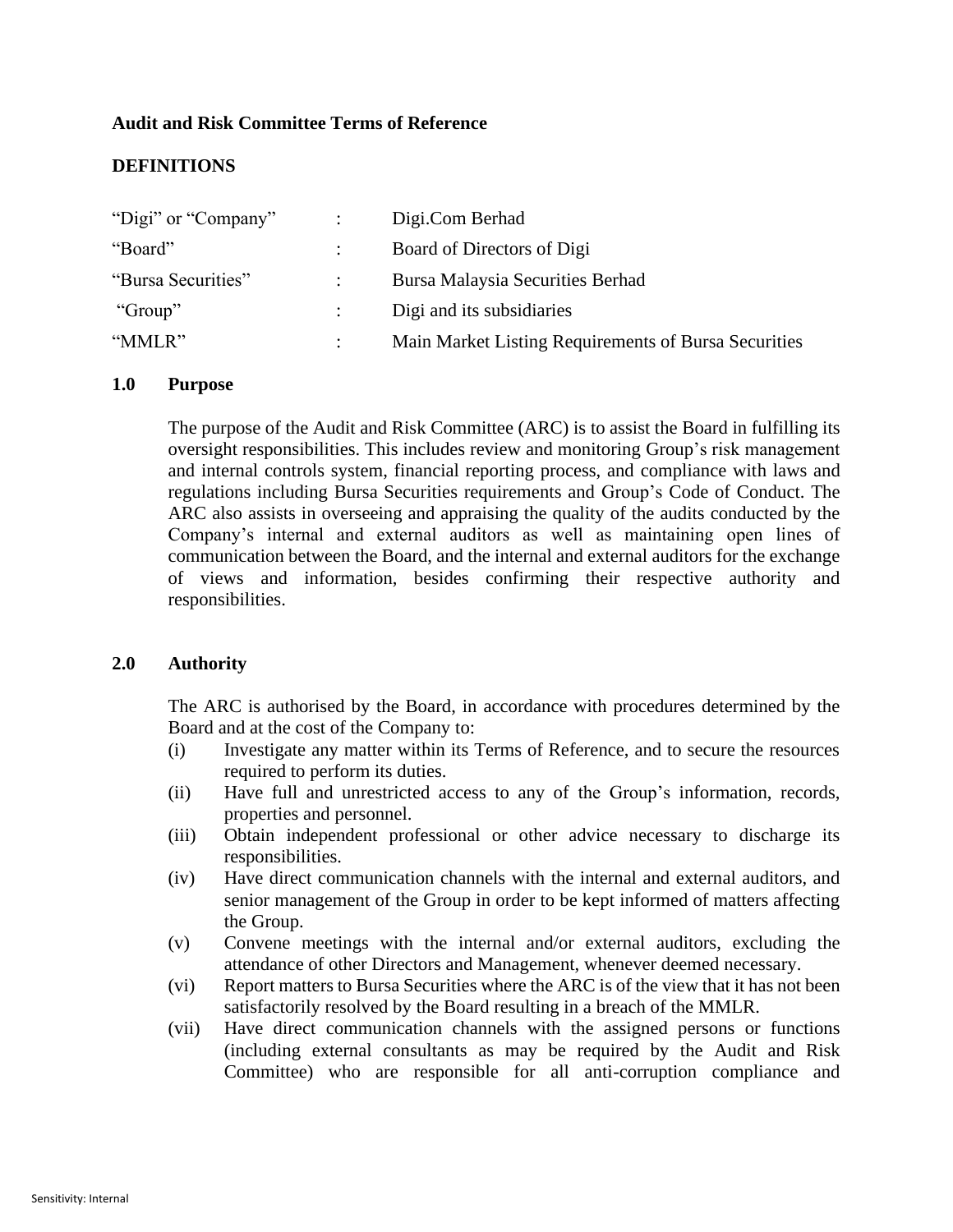implementation matters.

# **3.0 Membership**

The ARC members shall be appointed by the Board amongst the Directors and shall consist of not less than three (3) members. All members shall be Non-Executive Directors, with the majority being Independent Directors. No alternate Director of the Board shall be appointed as a member of the ARC. All the members shall be financially literate and at least one (1) member of the ARC must be a member of the Malaysian Institute of Accountants or possess such other qualifications and experience as prescribed or approved by Bursa Securities.

In the event of any vacancy in the ARC (including the Chair) resulting in noncompliance of the above, the Board shall, upon recommendation of the Nomination Committee, fill the vacancy within three months of that event.

For engagement of a former key audit partner of the Group's external auditor, there is a cooling-off period of at least 3 years before being appointed as a member of the ARC.

The terms of office and performance of the ARC and each of its members shall be reviewed by the Nomination Committee annually to determine whether the ARC and its members have carried out their duties in accordance with its Terms of Reference.

# **4.0 Chair**

The Chair of the Board shall not be the Chair of the ARC. The role of Chair of the ARC is a rotational role elected among the members of the ARC and is reviewed and nominated by the Nomination Committee. The Chair of ARC shall report formally to the Board on its activities at each ARC meeting. Any irregularities, significant findings or matters of concern under the purview of the ARC shall be communicated to the Board from time to time.

The Chair of the ARC shall engage on a continuous basis with senior management, such as the Chief Executive Officer, Chief Financial Officer, Head of Internal Audit and external auditors in order to be kept informed of matters affecting the Group.

The Chair of the ARC should also attend the Annual General Meeting to answer any shareholders' questions on the ARC's activities.

# **5.0 Secretary**

The Company Secretary shall be the Secretary of the ARC and responsible, in consultation with the Chair of the ARC, for drawing up the agenda, supported by explanatory documentation, and circulating it to the ARC members at least seven days before the meeting date to enable full and proper consideration to be given to the matters of concern.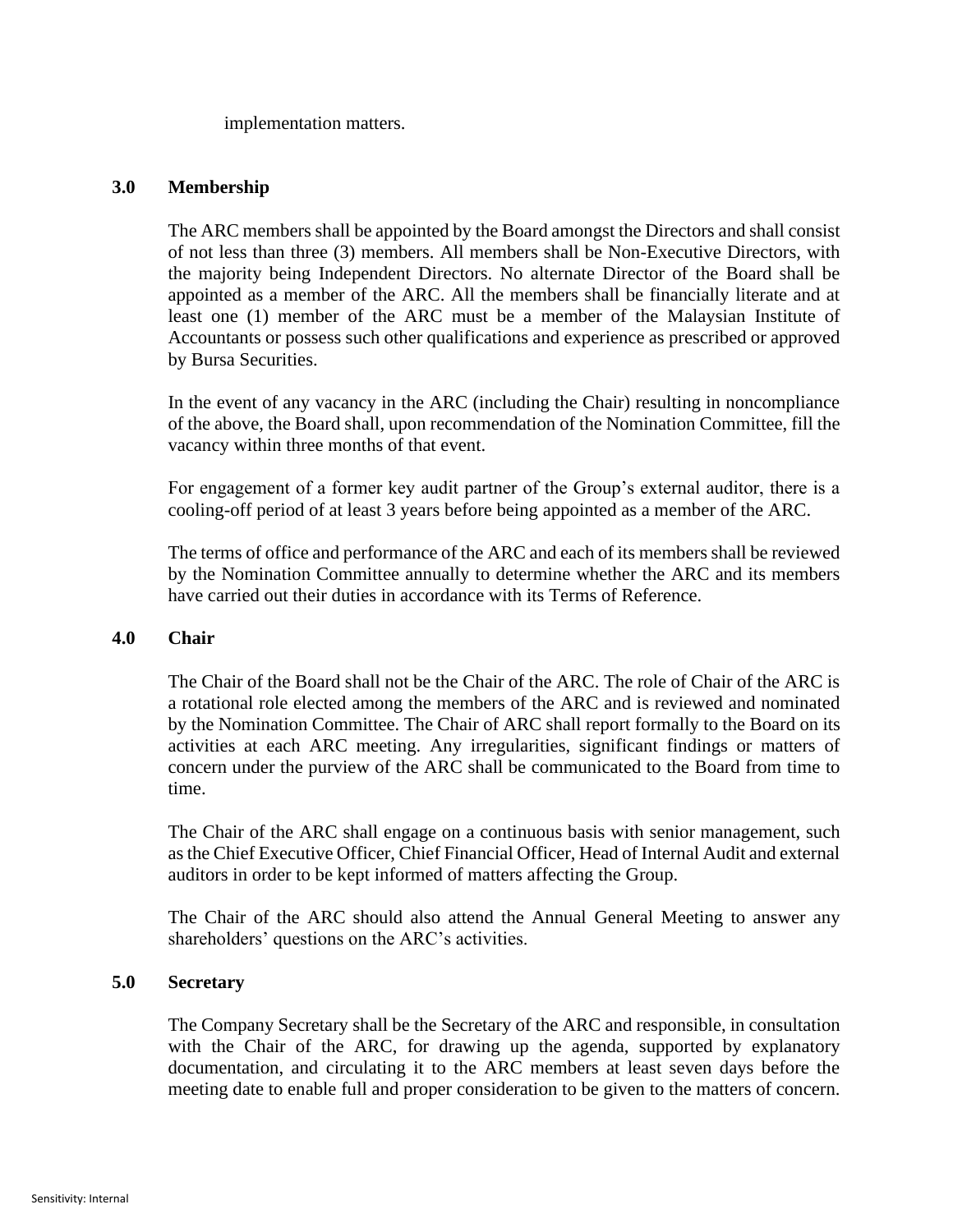The Secretary shall also attend each ARC meeting and is responsible for keeping and circulating the minutes of meetings to the ARC members and the Board.

### **6.0 Minutes**

The minutes of the ARC meetings shall be kept at the registered office of Digi and shall be opened for inspection by the Board. Any request by Management or other persons to inspect the minutes shall be subject to approval by the Chair of the ARC.

### **7.0 Meetings**

The ARC shall meet at least quarterly in a financial year, and any additional meetings shall be convened as and when called by the Chair of the ARC, if a request is made by any ARC member, the Directors, or the internal or external auditors. The Chief Executive Officer, Chief Financial Officer and Head of Internal Audit shall attend the ARC meetings as permanent invitees unless otherwise decided by the Chair of the ARC. The Chair of the ARC may also invite other Board members and/or Management to participate in the meetings, when necessary.

The ARC may convene private meetings with Management, and internal and/or external auditors whenever necessary or upon request, to discuss any matter of concern. The ARC shall meet with the external auditors without the presence of Management at least twice a year.

In order to form a quorum for the meeting, the majority of members present must be Independent Directors. In the absence of the Chair, the members shall elect a Chair for the meeting from amongst themselves.

A meeting shall normally be conducted face-to-face to enable effective discussion, however, the ARC may regulate its own procedure in lieu of convening a formal meeting by means of video or teleconferencing or any other means of audio or audiovisual communications where all persons participating in the meeting can hear each other. Such participation in a meeting shall constitute presence in person at such meetings.

The ARC may deal with matters by way of circular reports and resolutions in lieu of convening a formal meeting. A written resolution signed or approved by letter, electronic mail or other electronic communication by all ARC members shall be as effectual as if it had been passed at an ARC meeting duly convened and held. Any such resolution may consist of several documents in like form, each signed by one or more ARC members.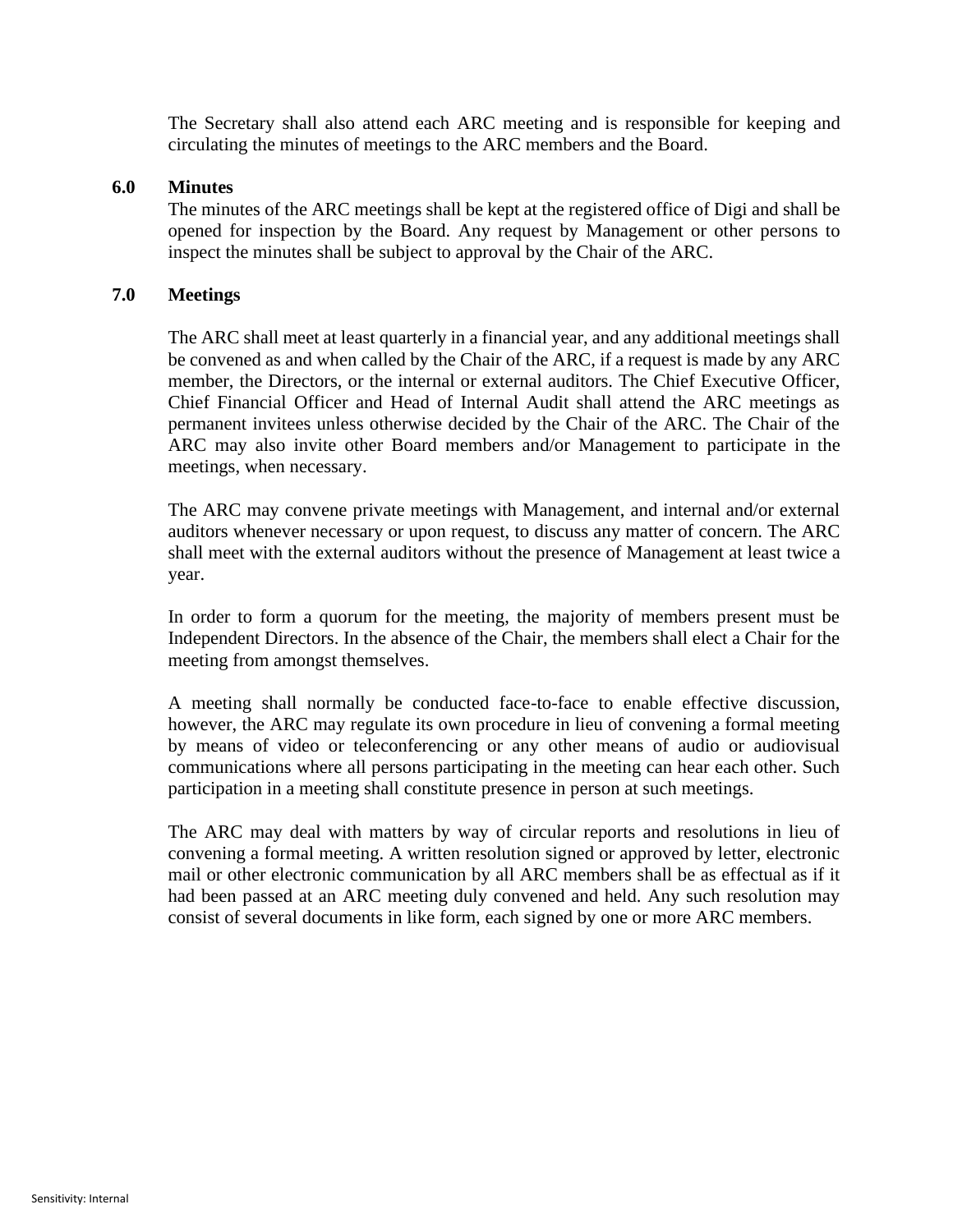# **8.0 Responsibilities**

The ARC shall undertake the following responsibilities:

# 8.1 Financial Reporting

# 8.1.1 Financial Statements

- (i) Review the Group's quarterly results and annual financial statements, and any formal announcements prior to recommending to the Board for its approval, focusing on but not limited to:
	- a) The going concern assumption;
	- b) Significant changes in or implementation of accounting policies and practices;
	- c) Significant audit and accounting matters highlighted, including significant and unusual events or transactions, Management's judgments, estimates or assessments made, and sufficiency and accuracy of disclosures in the financial statements; and
	- d) Compliance with applicable financial reporting standards and other statutory and regulatory requirements.
- (ii) Assess whether the financial statements present a true and fair view of the Group's financial position and performance.
- (iii) Discuss with the external auditors the results of the audit, the Management Letter, Management's responses and any difficulties encountered during the course of audit work, including any restriction on the scope of activities or access to required information (in the absence of Management, where necessary).
- 8.1.2 Related Party Transactions
	- (i) Review and report to the Board any related party transactions that may arise within Digi or Group, including the review and monitoring of recurrent related party transactions to ensure that:
		- a) Internal control procedures with regards to such transactions are sufficient and have been complied with;
		- b) Transactions are fair, reasonable and undertaken on the Group's normal commercial terms;
		- c) Transactions are not detrimental to the interest of minority shareholders; and
		- d) Transacted amounts fall within the mandated amount of recurrent related party transactions approved by shareholders.

# 8.2 Risk Management and Internal Control

(i) Review the adequacy and effectiveness of the Group's risk management framework to proactively identify, analyse, assess, manage and report key internal and external enterprise risks (threats and opportunities).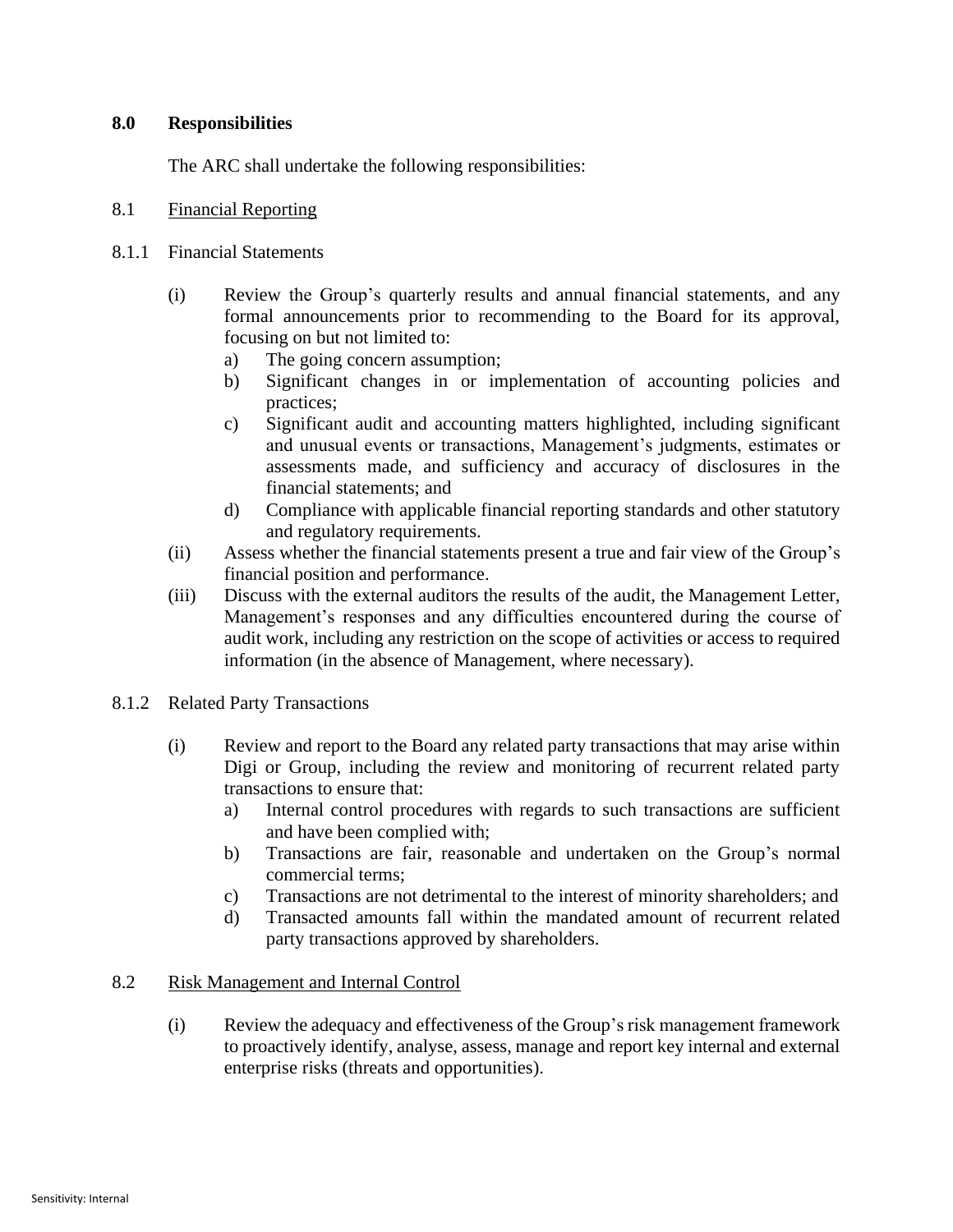- (ii) Review the Group's top risk profiles to ensure adequate strategies are in place to mitigate risk exposure.
- (iii) Review and monitor the effectiveness of the Group's internal controls framework and systems, and the policies and compliance procedures with respect to business practices.
- (iv) Review the adequacy of the Group's risk management and internal control framework and processes once in every 3 years or when there is any change in law or circumstance of the business and recommend the changes (if any) to the Board for approval.

# 8.3 Audit Process

# 8.3.1 Internal Audit

- (i) Review and approve the Internal Audit Charter, which defines the purpose, authority and roles and responsibilities of the Internal Audit function.
- (ii) Provide input into the annual audit plan prior to recommending to the Board for approval. Approval for subsequent changes to the approved plan has been delegated by the Board to the ARC.
- (iii) Ensure that Internal Audit carries out its work objectively and independently, and the Head of Internal Audit reports functionally to the ARC. The Head of Internal Audit will be responsible for the regular review and/or appraisal of the effectiveness of the risk management, internal control and governance processes within the Group.
- (iv) Review and concur in the appointment or termination of the Head of Internal Audit.
- (v) Review any appraisal or assessment of the performance of the Head of Internal Audit.
- (vi) Oversee the effectiveness of the Internal Audit function, including its scope of work, performance and budget and its ability to carry out its role effectively, ensuring that the:
	- a) Head of Internal Audit has relevant experience, sufficient standing and authority,
	- b) Internal Audit has sufficient resources and is able to access information, and
	- c) Internal Audit personnel have the necessary competency and experience.
- (vii) Ensure that Internal Audit carries out its functions according to the standards set by recognised professional bodies.
- (viii) Review the internal audit reports; discuss key observations and Management's response and actions towards these recommendations.
- (ix) Recommend any further reviews deemed necessary as a consequence of the audit observations identified.
- (x) Receive updates on the status of investigation cases handled by Internal Audit to provide guidance where relevant.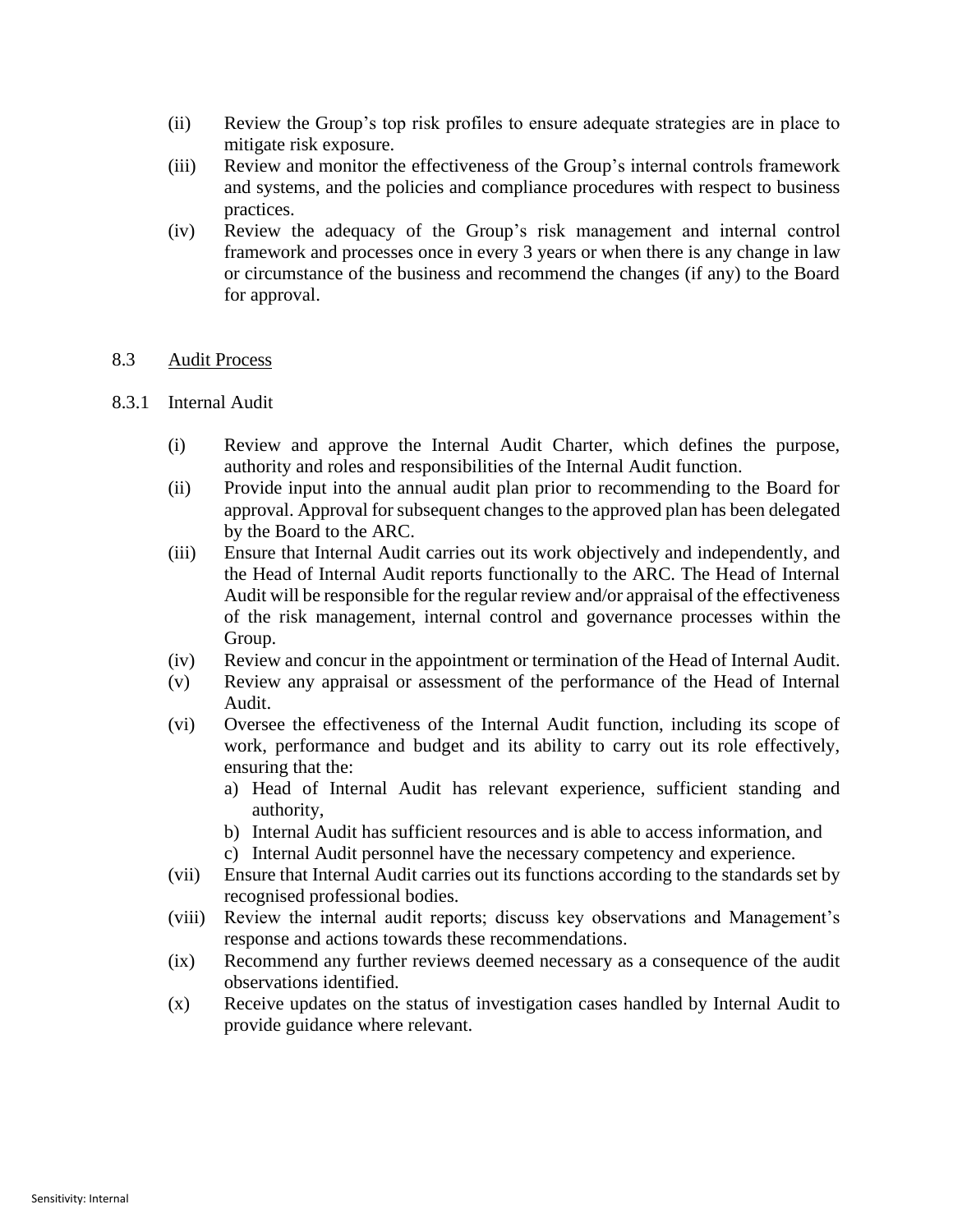# 8.3.2 External Audit

- (i) Consider and recommend the appointment, re-appointment, resignation, dismissal and remuneration of the external auditors and if applicable, to review and report to the Board any letter of resignation from the external auditors.
- (ii) Review the external auditors' proposed audit plan and discuss the nature, scope and approach of the audit, and audit report including major findings and Management's response.
- (iii) Review the evaluation of the system of internal controls.
- (iv) Review the policies and procedures to assess the suitability, objectivity and independence of the external auditors.
- (v) In appointing or re-appointing external auditors, to consider among others:
	- a) The adequacy of the experience and resources of the accounting firm;
		- b) The size and complexity of the Group being audited;
		- c) The audit fees relative to the scope and complexity of the audit;
		- d) The number and experience of supervisory and professional staff assigned to the particular audit; and
		- e) The performance of the external auditors and its independence inter-alia:
			- The external auditors' ability to meet deadlines in providing services and responding to issues in a timely manner as contemplated in the external audit plan;
			- Safeguards in place to ensure that there is no threat to the objectivity and independence of the audit arising from the provision of non-audit services or tenure of the external auditors.
- (vi) Review and monitor the engagement of the external auditor and its affiliates in performing non-audit services, in accordance with the policy on external auditor's non-audit services and fees.
- (vii) Identify any matters in respect of which it considers that action or improvement is needed and reviewing recommendations for steps to be taken.
- 8.4 Anti-Corruption
	- (i) Establish, maintain and periodically review the anti-corruption compliance programme which includes clear policies and objectives that adequately address corruption risks.
	- (ii) Review the procedures and processes for communicating and raising awareness of the anti-corruption compliance programme and whistleblowing policy to both internal and external parties.
	- (iii) Review the procedures established to address allegations raised by whistleblowers, to ensure independent investigation is conducted and follow up action is taken and highlighted to the ARC.
	- (iv) Assess the appropriateness of the authority given to the person who oversees the anti-corruption compliance programme.
	- (v) Promote a culture of integrity within the organization.
	- (vi) Monitor the implementation of the anti-corruption measures taken.